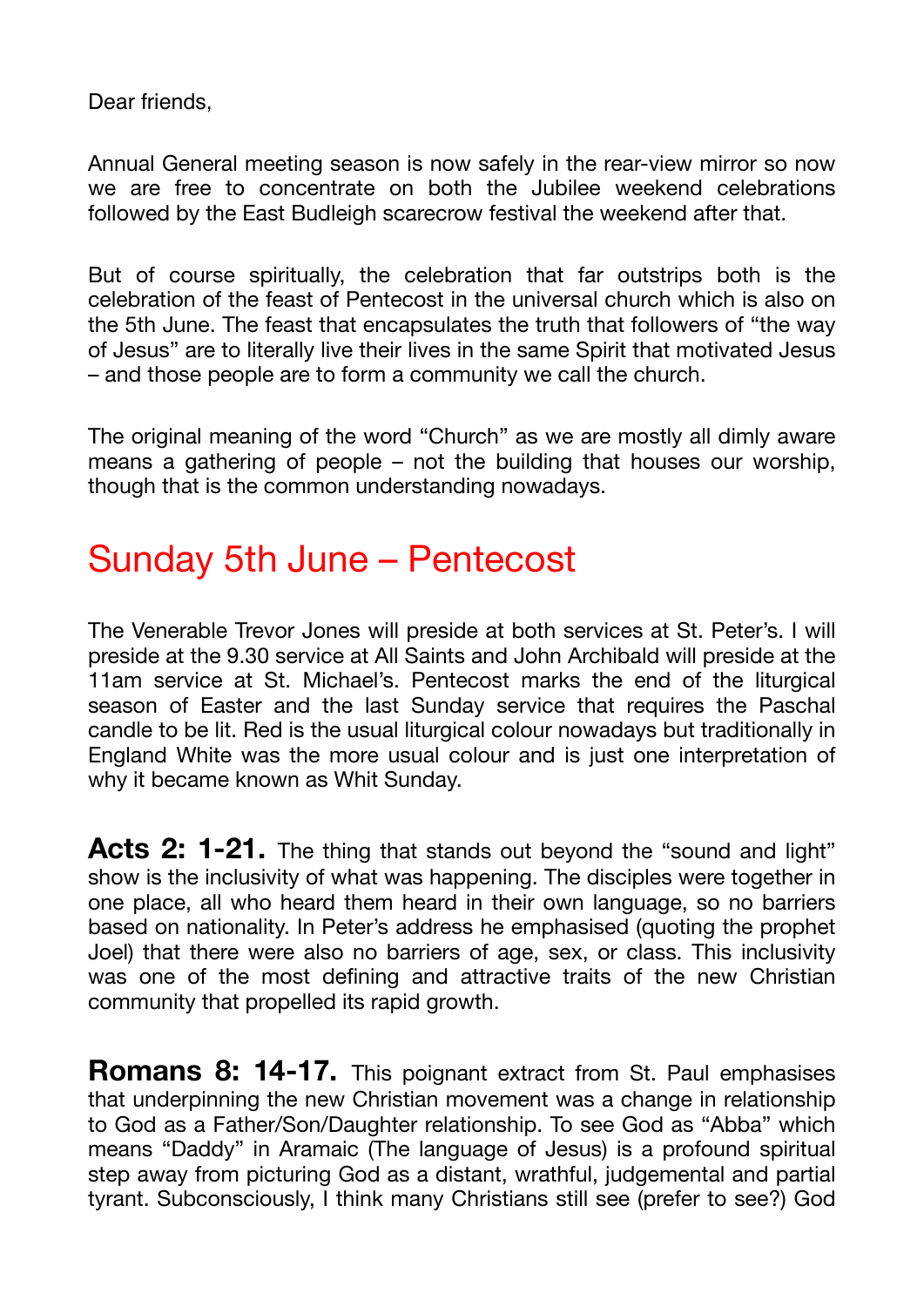like that, maybe because it keeps God at a safe distance from their lives. The theology of "presence" looms large again.

**John 14: 8-17 (25-27).** Speaking of the theology of "presence", here we are back with John's gospel speaking of the mutual indwelling of God the Father and Jesus and that they are essentially one thing in terms of word and action. Then Jesus promises that we will be drawn into that close relationship when the Spirit of truth, sent by the Father, will abide in all of us, drawing us all together into that same unity.

#### Q: What's going on across the RMC?

### A: Quite a lot….

**Saturday 4th June 10am-4pm.** All Saints churchyard Jubilee treasure hunt. Guided walks at 11am and 2pm. Devon cheese and wine tasting in the church hall. Light music in the church 3pm-4pm played by Mike Scrivener.

**Sunday 5th June 6.30pm** – The Queen's Platinum Jubilee concert with St. Peter's choir which also includes a contribution from the Benefice Choir from All Saints and St. Michael's.

**Friday 10th June at 1.30pm. Organ2 – duets for organ and other instruments** featuring Stephen Tanner and Andrew Downton.

The Famous East Budleigh Scarecrow Festival is taking place on **Saturday 11th - Sunday 12th** June ending with a scarecrow songs of praise service in **All Saints church at 6pm. on Sunday 12th**.It is organised as ever by the "Friends of All Saints church" and it will be great I'm sure!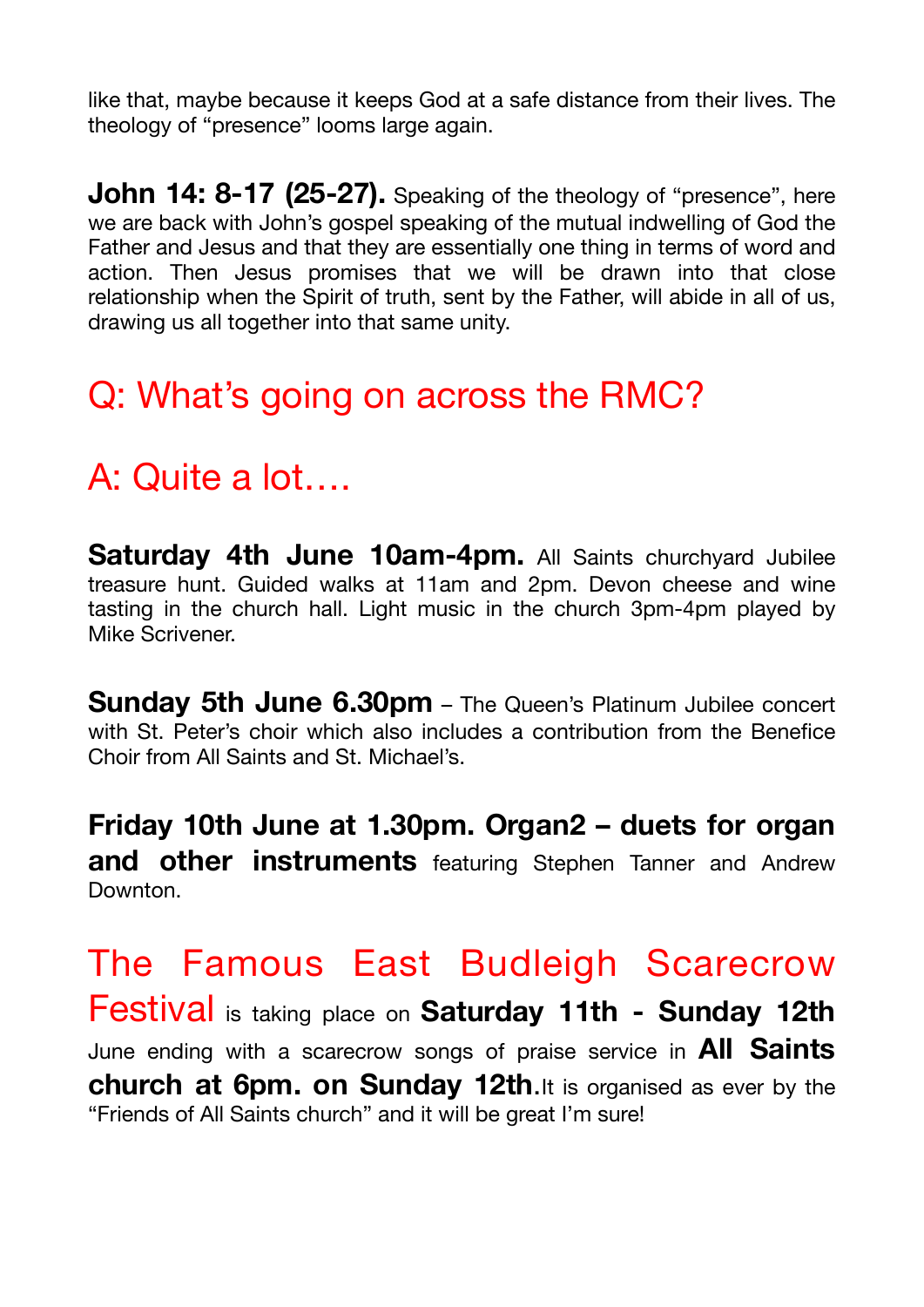And in Otterton. The resumption of the much anticipated Open gardens day on Sunday 26th June from 11am - 5pm. 9 gardens to enjoy for £5 (under 16s go free). Refreshments in the village hall. Proceeds are split between St. Michael's church and a local charity

**Sunday 3rd July at 6pm.** An organ recital in St. Peter's by David Davies, the organist at Buckfast Abbey and great friend of St. Peter's.

**Friday 22nd July at 1.30pm.** A lunchtime concert in St. Peter's by our Director of Music Stephen Tanner.

**Friday 29th July at 1.30pm.** A lunchtime concert by Jean-Rene Andre the organist from Rennes cathedral in France.

#### And a date for your Diary!

**23rd July at 3pm.** After the success of last year's get together, Louise and I are inviting you all to a joint RMC Garden party in the vicarage garden here in beautiful East Budleigh. Be there or be square!

## Thought for the day

Let's leave aside any arguments about whether the monarchy is a good thing or not. If we just accept the fact that there is a monarchy – no amount of wishing it was otherwise is of any use – there is no doubt in my mind that Queen Elizabeth has been an exemplary example of poise, service and devotion to duty these past 70 years. This was a role she did not seek and inherited it on the death of her Father. As a symbol of national unity and longevity she is pretty much unsurpassed in the world today. Presidents come and go, but the notion that a hereditary unelected monarch still survives is one thing that marks Britain out as being different from most other countries. I don't suppose it is coincidental that we almost alone amongst all the major European powers have never had to endure socialist or fascist dictatorships. We have a stability that owes much to parliamentary democracy overseen by a unifying, steadying, constitutional monarch. Her role as the supreme Governor of the church of England is also a role that